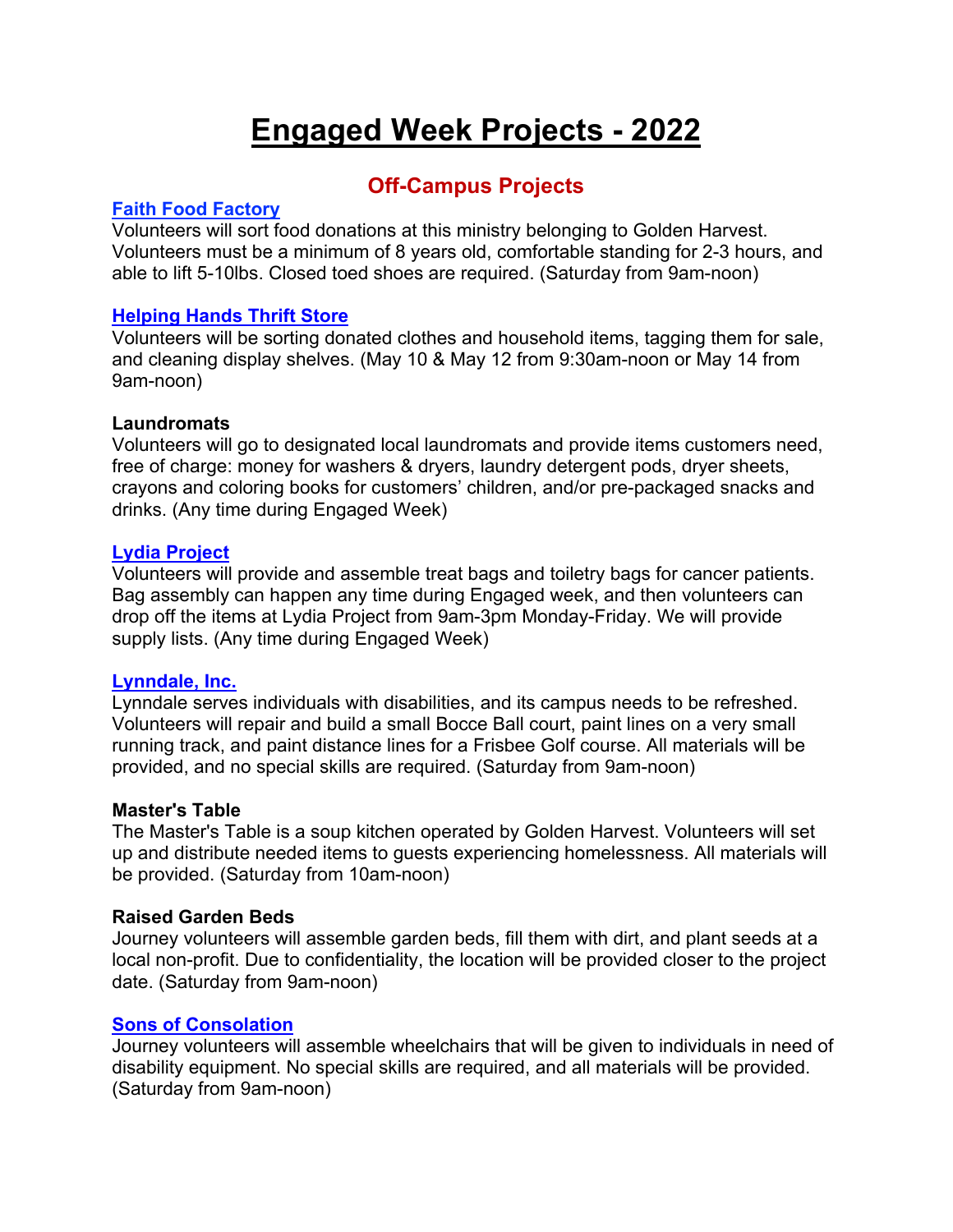### **Teacher Appreciation**

Volunteers will provide treats for the employees of a designated local school. Individual volunteers will be asked to provide 24 treats, or a J-Group can provide enough treats for the entire staff (numbers will be provided). Items can be homemade or prepackaged and will need to be delivered during school hours the week of May 9. (Any time during Engaged Week)

#### **Firehouses**

Volunteers will provide two dozen homemade or store-bought treats for two designated local fire stations and coordinate delivery. (Any time during Engaged Week)

### **Birthday Boxes**

Volunteers will purchase items needed for a birthday party: a disposable cake pan with lid, cake mix, icing, a small bottle of cooking oil, birthday plates, birthday napkins, a birthday banner, and candles. Volunteers will package the items inside of the disposable pan so that they can be distributed at our food pantry. (Any time during Engaged Week)

### **Create Your Own**

Volunteers are encouraged to find a need in their community that they are passionate about addressing. You and your family or J-Group are responsible for planning the project, providing all materials needed to complete the project, and then going and fulfilling the need. (Any time during Engaged Week)

# **Projects on the Evans Campus Saturday Morning**

#### **Clothes Closet**

Volunteers may sort and organize clothes or assist guests as they shop at the Evans campus. (Saturday from 9am-noon)

#### **Mobile Food Pantry**

Volunteer opportunities include registration, bagging food, loading food into vehicles, and praying with our guests on the Evans campus. (Saturday from 9am-noon)

# **Projects on Sherwood Campus Saturday Morning**

#### **Raised Garden Beds**

Volunteers will assemble raised garden beds and plant vegetables on the Sherwood property. Supplies will be provided. (Saturday from 9am-noon)

#### **Project Refresh**

Families will assemble toiletry bags for Project Refresh, a mobile shower service for those experiencing homelessness. (Saturday from 9am-noon)